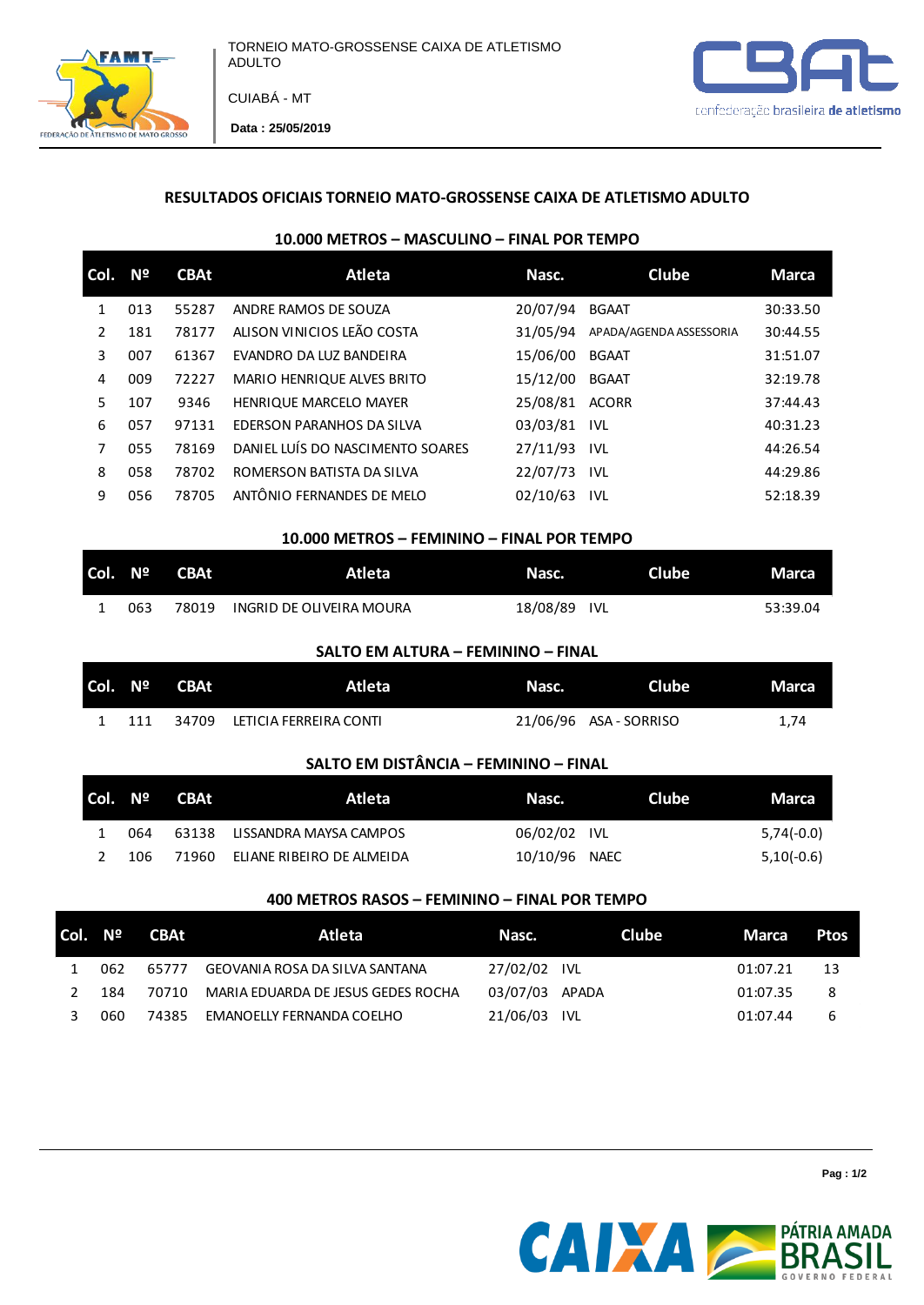



**Data : 25/05/2019**

# **400 METROS RASOS – MASCULINO – FINAL POR TEMPO 1º SÉRIE**

| Col. Nº      |     | <b>CBAt</b> | Atleta                      | Nasc.          | Clube | Marca    |
|--------------|-----|-------------|-----------------------------|----------------|-------|----------|
| $\mathbf{1}$ | 012 | 66026       | MATHEUS ALVES MIRANDA       | 22/08/01 BGAAT |       | 00:52.51 |
|              | 048 | 70813       | DANTON VARASCHIN MELO NEVES | 16/04/02 IVL   |       | 00:53.32 |
|              | 183 | 64720       | HIGOR VIANA RAMOS           | 28/04/02 APADA |       | 00:54.66 |
| 4            | 050 | 74384       | KILMER KYN DA SILVA DIAS    | 24/01/02 IVL   |       | 00:56.51 |

# **400 METROS RASOS – MASCULINO – FINAL POR TEMPO 2º SÉRIE**

| Col.          | Nº  | <b>CBAt</b> | Atleta                             | Nasc.    | Clube                      | <b>Marca</b> |
|---------------|-----|-------------|------------------------------------|----------|----------------------------|--------------|
|               | 172 | 75024       | MATHEUS PEREIRA DE OLIVEIRA        | 03/03/03 | <b>AVA</b>                 | 00:51.98     |
| $\mathcal{P}$ | 152 | 75031       | WILLIAN ALVES DOS SANTOS           | 16/07/01 | SEMELPA                    | 00:52.55     |
| 3             | 037 | 27415       | ARTUR JUNIOR SOUZA SILVA           | 07/02/90 | <b>GALVEZ ESPORTE CLUB</b> | 00:54.05     |
| 4             | 198 | 78007       | <b>MAYCON JHON SANTOS PEREIRA</b>  | 17/01/03 | <b>SEMELPA</b>             | 00:55.19     |
| 5             | 100 | $\Omega$    | GIVANILDO JOSÉ SÁ SOUSA            | 23/12/76 | <b>ACORR</b>               | 00:58.09     |
| 6             | 051 | 74108       | <b>GUSTAVO ROGÉRIO JESUS FARIA</b> | 23/02/03 | <b>IVL</b>                 | 01:00.91     |
|               | 046 | 78173       | <b>ÉDER BARROS RODRIGUES</b>       | 16/01/96 | <b>IVL</b>                 | 01:01.24     |
| 8             | 107 | 9346        | <b>HENRIQUE MARCELO MAYER</b>      | 25/08/81 | <b>ACORR</b>               | 01:04.47     |

**400 METROS RASOS – MASCULINO – FINAL POR TEMPO 3º SÉRIE**

| Col. Nº       |     | <b>CBAt</b> | Atleta                                 | Nasc.        | Clube                      | Marca    |
|---------------|-----|-------------|----------------------------------------|--------------|----------------------------|----------|
|               | 049 | 67248       | <b>GUSTAVO HENRIQUE DE A. TOMICHA.</b> | 05/11/02 IVL |                            | 00:54.82 |
| $\mathcal{P}$ | 039 | 27412       | FRANCISCO DE SOUZA FELIX NETO          | 20/09/90     | <b>GALVEZ ESPORTE CLUB</b> | 00:56.02 |
| 3             | 182 | 68964       | ERIK SILVA CLEMENTE DE OLIVEIRA        | 04/07/03     | APADA                      | 00:58.30 |
| 4             | 054 | 75711       | <b>BRUNO JUNIOR CORTEZ</b>             | 22/03/97     | <b>IVL</b>                 | 00:58.62 |
| 5.            | 052 | 97294       | FABIANO SILVA DE PAULA                 | 10/02/97     | IVL                        | 01:01.50 |

**Pag : 2/2**

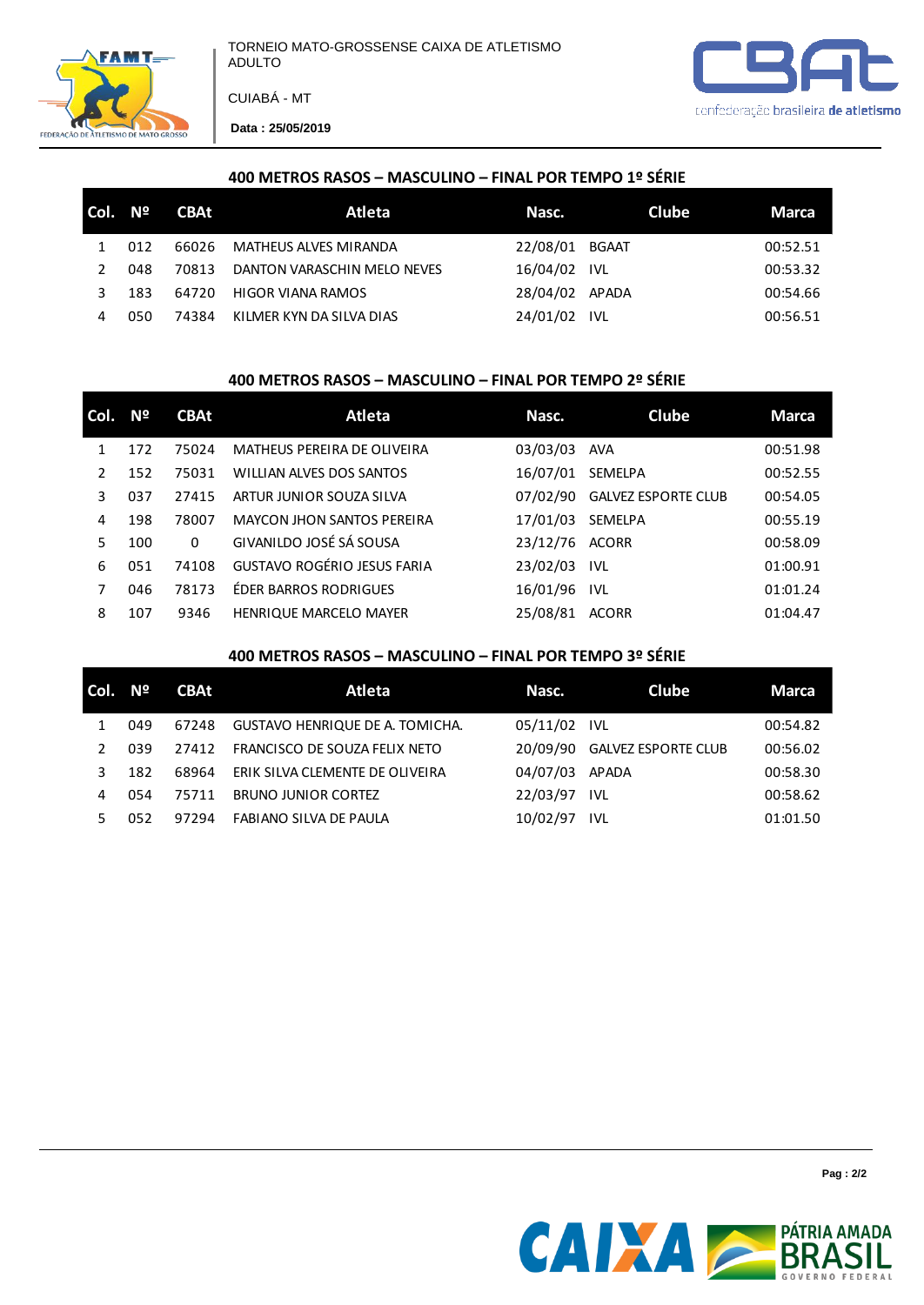

**Data : 25/05/2019**



### **400 METROS RASOS – MASCULINO – FINAL**

| Col. | Nº   | <b>CBAt</b> | Atleta                                    | Nasc.    | Clube                      | <b>Marca</b> |
|------|------|-------------|-------------------------------------------|----------|----------------------------|--------------|
| 1    | 172  |             | 75024 MATHEUS PEREIRA DE OLIVEIRA         | 03/03/03 | <b>AVA</b>                 | 00:51.98     |
| 2    |      |             | 012 66026 MATHEUS ALVES MIRANDA           | 22/08/01 | <b>BGAAT</b>               | 00:52.51     |
| 3    | 152  |             | 75031 WILLIAN ALVES DOS SANTOS            | 16/07/01 | SEMELPA                    | 00:52.55     |
| 4    |      |             | 048 70813 DANTON VARASCHIN MELO NEVES     | 16/04/02 | IVL.                       | 00:53.32     |
| 5.   | 037  |             | 27415 ARTUR JUNIOR SOUZA SILVA            | 07/02/90 | <b>GALVEZ ESPORTE CLUB</b> | 00:54.05     |
| 6    |      |             | 183 64720 HIGOR VIANA RAMOS               | 28/04/02 | <b>APADA</b>               | 00:54.66     |
| 7    |      |             | 049 67248 GUSTAVO HENRIQUE DE A. TOMICHA. | 05/11/02 | <b>IVL</b>                 | 00:54.82     |
| 8    |      |             | 198 78007 MAYCON JHON SANTOS PEREIRA      | 17/01/03 | <b>SEMELPA</b>             | 00:55.19     |
| 9    | 039  |             | 27412 FRANCISCO DE SOUZA FELIX NETO       | 20/09/90 | <b>GALVEZ ESPORTE CLUB</b> | 00:56.02     |
| 10   | 050. |             | 74384 KILMER KYN DA SILVA DIAS            | 24/01/02 | <b>IVL</b>                 | 00:56.51     |
| 11   | 100  | $\Omega$    | GIVANILDO JOSÉ SÁ SOUSA                   | 23/12/76 | <b>ACORR</b>               | 00:58.09     |
| 12   | 182  |             | 68964 ERIK SILVA CLEMENTE DE OLIVEIRA     | 04/07/03 | APADA                      | 00:58.30     |
| 13   | 054  |             | 75711 BRUNO JUNIOR CORTEZ                 | 22/03/97 | <b>IVL</b>                 | 00:58.62     |
| 14   | 051  |             | 74108 GUSTAVO ROGÉRIO JESUS FARIA         | 23/02/03 | <b>IVL</b>                 | 01:00.91     |
| 15   |      |             | 046 78173 ÉDER BARROS RODRIGUES           | 16/01/96 | <b>IVL</b>                 | 01:01.24     |
| 16   |      |             | 052 97294 FABIANO SILVA DE PAULA          | 10/02/97 | IVL                        | 01:01.50     |
| 17   | 107  |             | 9346 HENRIQUE MARCELO MAYER               | 25/08/81 | <b>ACORR</b>               | 01:04.47     |
|      |      |             |                                           |          |                            |              |

### **SALTO EM DISTÂNCIA – MASCULINO – FINAL**

| Col.          | Nº  | <b>CBAt</b> | Atleta                           | Nasc.    | Clube                      | <b>Marca</b> |
|---------------|-----|-------------|----------------------------------|----------|----------------------------|--------------|
|               | 170 | 47740       | LUIZ HENRIQUE B.DA SILVA         | 07/04/93 | <b>AVA</b>                 | 6,56(0.0)    |
| $\mathcal{P}$ | 151 | 75318       | CASSIANO OENING BARROS           | 07/06/01 | <b>SEMELPA</b>             | 5,93(0.1)    |
| 3             | 047 | 77825       | VITOR DANIEL DA SILVA VEIGA      | 29/12/02 | <b>IVL</b>                 | $5,93(-0.0)$ |
| 4             | 037 | 27415       | ARTUR JUNIOR SOUZA SILVA         | 07/02/90 | <b>GALVEZ ESPORTE CLUB</b> | 5,83(0.2)    |
| 5.            | 043 | 78164       | ADRIANO FERREIRA DE SOUZA        | 29/05/99 | <b>IVL</b>                 | $5,27(0.1-)$ |
| 6             | 044 | 78018       | <b>GABRIEL DE SOUSA OLIVEIRA</b> | 04/09/92 | <b>IVL</b>                 | 4,85(0.0)    |
| <b>DNS</b>    | 040 | 20146       | <b>JURIEL COSTA MAIA</b>         | 03/01/84 | <b>GALVEZ ESPORTE CLUB</b> | <b>DNS</b>   |
| <b>DNS</b>    | 041 | 29627       | VANDEVALDO RAMOS DA COSTA        | 28/08/90 | <b>GALVEZ ESPORTE CLUB</b> | <b>DNS</b>   |

|               |     |             | 100 METROS RASOS - MASCULINO - FINAL POR TEMPO 1º SÉRIE - V.V +0.8 M/S |          |                            |              |      |
|---------------|-----|-------------|------------------------------------------------------------------------|----------|----------------------------|--------------|------|
| $Col.$ $N2$   |     | <b>CBAt</b> | Atleta                                                                 | Nasc.    | Clube                      | <b>Marca</b> | Ptos |
| $\mathbf{1}$  | 041 | 29627       | VANDEVALDO RAMOS DA COSTA                                              | 28/08/90 | <b>GALVEZ ESPORTE CLUB</b> | 00:11.42     | 13   |
| $\mathcal{L}$ | 151 | 75318       | CASSIANO OENING BARROS                                                 | 07/06/01 | SEMELPA                    | 00:11.87     | 8    |
| 3             | 120 | 76287       | EDUARDO FURTADO DA CRUZ                                                | 10/10/03 | ASA - SORRISO              | 00:11.88     | 6    |
| 4             | 051 | 74108       | <b>GUSTAVO ROGÉRIO JESUS FARIA</b>                                     | 23/02/03 | <b>IVL</b>                 | 00:11.94     | 5    |
| 5.            | 038 | 24514       | DAVID DE OLIVEIRA MOURA                                                | 04/04/88 | <b>GALVEZ ESPORTE CLUB</b> | 00:12.04     | 4    |
| 6             | 050 | 74384       | KILMER KYN DA SILVA DIAS                                               | 24/01/02 | <b>IVL</b>                 | 00:12.27     | 3    |
|               | 052 | 97294       | FABIANO SILVA DE PAULA                                                 | 10/02/97 | <b>IVL</b>                 | 00:12.54     | 2    |
|               |     |             |                                                                        |          |                            |              |      |

**Pag : 3/2**

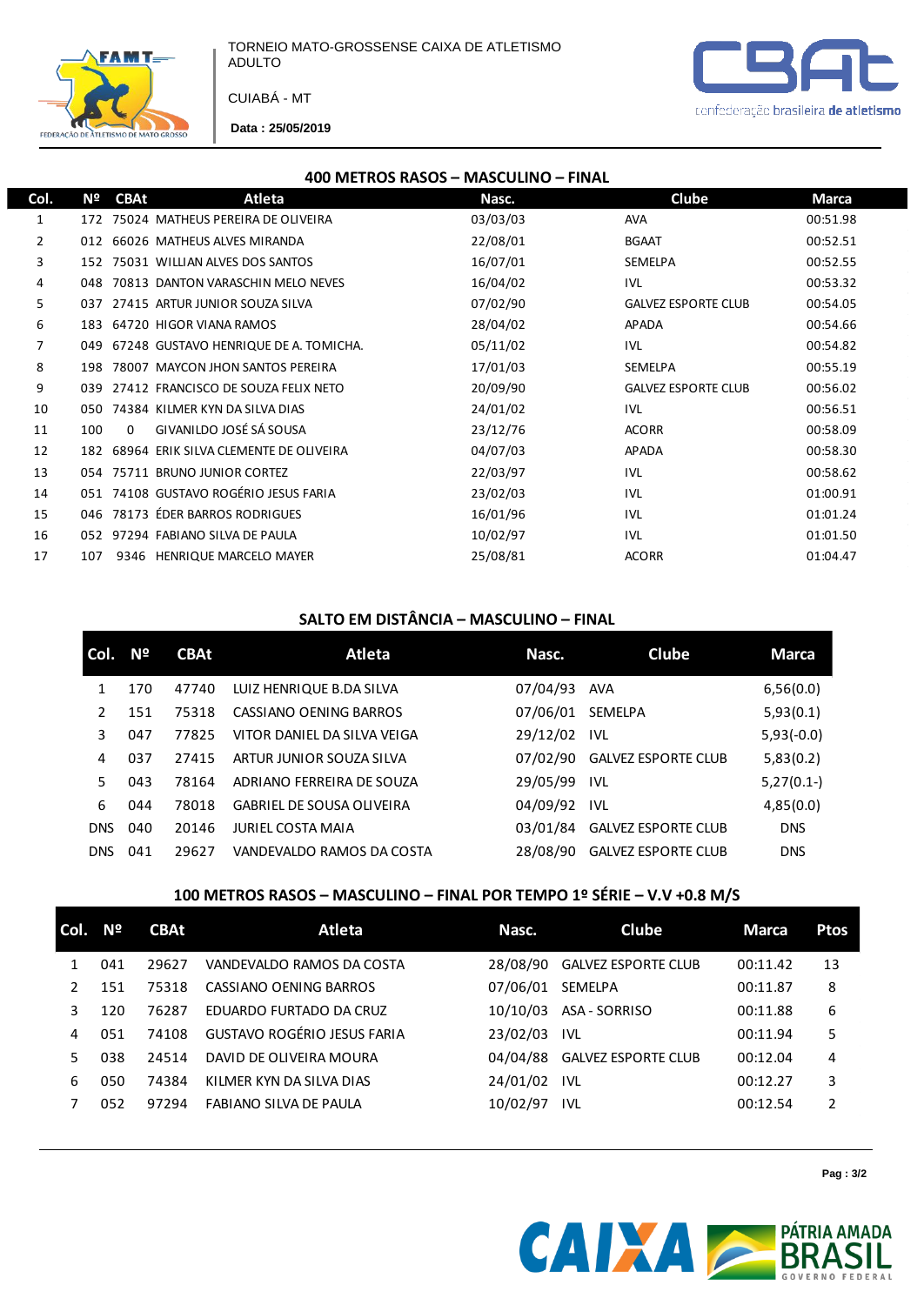



**Data : 25/05/2019**

# **100 METROS RASOS – MASCULINO – FINAL POR TEMPO 2º SÉRIE – V.V +1.4 M/S**

| Col. Nº |     | <b>CBAt</b> | Atleta                         | Nasc.        | Clube         | Marca    |
|---------|-----|-------------|--------------------------------|--------------|---------------|----------|
|         | 122 | 51952       | ALIFFER JUNIOR DOS SANTOS      | 17/04/97     | ASA - SORRISO | 00:10.49 |
|         | 116 | 63217       | ARIELTON COSTA DOS SANTOS      | 19/02/00     | ASA - SORRISO | 00:10.72 |
| 3       | 048 | 70813       | DANTON VARASCHIN MELO NEVES    | 16/04/02 IVL |               | 00:11.52 |
| 4       | 012 | 66026       | <b>MATHEUS ALVES MIRANDA</b>   | 22/08/01     | <b>BGAAT</b>  | 00:11.60 |
| 5.      | 053 | 74382       | LUIZ GABRIEL SOUZA EVANGELISTA | 15/08/02     | <b>IVL</b>    | 00:12.31 |

#### **100 METROS RASOS – MASCULINO – FINAL POR TEMPO 3º SÉRIE – V.V +0.8 M/S**

|               |     | <b>Col.</b> Nº CBAt | Atleta                         | Nasc.            | 'Clube i                     | Marca    |
|---------------|-----|---------------------|--------------------------------|------------------|------------------------------|----------|
|               | 152 |                     | 75031 WILLIAN ALVES DOS SANTOS | 16/07/01 SEMELPA |                              | 00:11.50 |
| $\mathcal{P}$ | 040 |                     | 20146 JURIEL COSTA MAIA        |                  | 03/01/84 GALVEZ ESPORTE CLUB | 00:11.98 |
|               | 046 |                     | 78173 ÉDER BARROS RODRIGUES    | 16/01/96 IVL     |                              | 00:12.63 |

#### **100 METROS RASOS – MASCULINO – FINAL**

| Col. | Nº  | <b>CBAt</b> | Atleta                               | Nasc.    | Clube                      | <b>Marca</b> |
|------|-----|-------------|--------------------------------------|----------|----------------------------|--------------|
| 1    | 122 |             | 51952 ALIFFER JUNIOR DOS SANTOS      | 17/04/97 | ASA - SORRISO              | 00:10.49     |
| 2    | 116 |             | 63217 ARIELTON COSTA DOS SANTOS      | 19/02/00 | ASA - SORRISO              | 00:10.72     |
| 3    | 041 |             | 29627 VANDEVALDO RAMOS DA COSTA      | 28/08/90 | <b>GALVEZ ESPORTE CLUB</b> | 00:11.42     |
| 4    | 152 |             | 75031 WILLIAN ALVES DOS SANTOS       | 16/07/01 | <b>SEMELPA</b>             | 00:11.50     |
| 5.   | 048 |             | 70813 DANTON VARASCHIN MELO NEVES    | 16/04/02 | <b>IVL</b>                 | 00:11.52     |
| 6    | 012 |             | 66026 MATHEUS ALVES MIRANDA          | 22/08/01 | <b>BGAAT</b>               | 00:11.60     |
| 7    | 151 |             | 75318 CASSIANO OENING BARROS         | 07/06/01 | <b>SEMELPA</b>             | 00:11.87     |
| 8    | 120 |             | 76287 EDUARDO FURTADO DA CRUZ        | 10/10/03 | ASA - SORRISO              | 00:11.88     |
| 9    | 051 |             | 74108 GUSTAVO ROGÉRIO JESUS FARIA    | 23/02/03 | <b>IVL</b>                 | 00:11.94     |
| 10   | 040 |             | 20146 JURIEL COSTA MAIA              | 03/01/84 | <b>GALVEZ ESPORTE CLUB</b> | 00:11.98     |
| 11   | 038 |             | 24514 DAVID DE OLIVEIRA MOURA        | 04/04/88 | <b>GALVEZ ESPORTE CLUB</b> | 00:12.04     |
| 12   | 050 |             | 74384 KILMER KYN DA SILVA DIAS       | 24/01/02 | <b>IVL</b>                 | 00:12.27     |
| 13   | 053 |             | 74382 LUIZ GABRIEL SOUZA EVANGELISTA | 15/08/02 | <b>IVL</b>                 | 00:12.31     |
| 14   |     |             | 052 97294 FABIANO SILVA DE PAULA     | 10/02/97 | <b>IVL</b>                 | 00:12.54     |
| 15   | 046 |             | 78173 ÉDER BARROS RODRIGUES          | 16/01/96 | <b>IVL</b>                 | 00:12.63     |
|      |     |             |                                      |          |                            |              |

#### **100 METROS RASOS – FEMININO – FINAL POR TEMPO – V.V -0.9 M/S**

| Col. | Nº<br>◥ | <b>CBAt</b> | Atleta                           | Nasc.            | Clube                  | Marca    |
|------|---------|-------------|----------------------------------|------------------|------------------------|----------|
|      | 059     | 65778       | FERNANDA CARLA DE ARRUDA CAMPOS  | 30/10/01 IVL     |                        | 00:12.65 |
|      | 114     | 51701       | ISABELA MACEDO SILVA             |                  | 27/06/98 ASA - SORRISO | 00:12.68 |
|      | 153     | 75035       | KAILANE CELINA SOUSA SILVA       | 08/07/02 SEMELPA |                        | 00:13.16 |
| 4    | 061     | 63003       | <b>HEMANOELE BEATRIZ SCARPIN</b> | 23/12/99         | <b>IVL</b>             | 00:13.74 |

**Pag : 4/2**

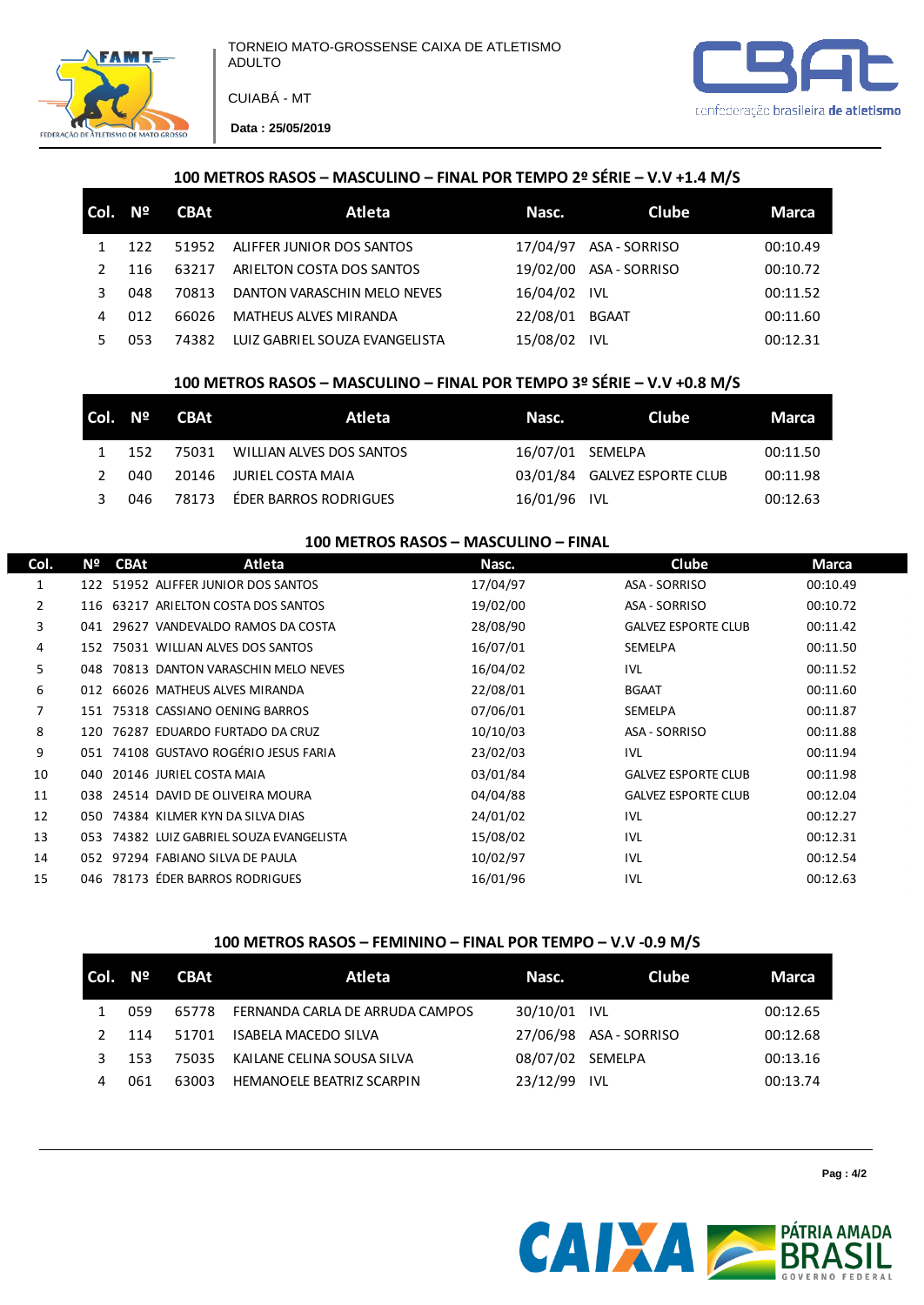

**Data : 25/05/2019**



#### **ARREMESSO DO PESO – FEMININO – FINAL**

| Col. Nº |     | <b>CBAt</b> | Atleta                                | Nasc.    | Clube         | <b>Marca</b> |
|---------|-----|-------------|---------------------------------------|----------|---------------|--------------|
|         | 110 | 55192       | KAROLINE DINIZ ROSA GUSMAO DE SOUSA   | 23/10/99 | ASA - SORRISO | 12,21        |
|         | 113 | 54717       | DANIELE SOUSA LUCIO                   | 24/03/99 | ASA - SORRISO | 12,15        |
| 3       | 186 | 68963       | <b>GLEICY KELLY RODRIGUES GALDINO</b> | 23/12/01 | APADA         | 10,25        |
| 4       | 016 | $\Omega$    | LEIDIENI THEVES BRITO                 | 11/10/93 | <b>BGAAT</b>  | 6,95         |
| 5.      | 177 | 77780       | ANDRIA STEFHANY SANTOS DA SILVA       | 29/08/03 | <b>AVA</b>    | 6,02         |
|         | 185 | 71552       | DAJLA ASSUNÇÃO DO VALE                | 06/03/03 | <b>APADA</b>  | <b>DNS</b>   |

#### **2º ETAPA – VESPERTINO**

#### **SALTO EM ALTURA – MASCULINO – FINAL**

| Col. | Nº  | <b>CBAt</b> | Atleta                           | Nasc.    | Clube                      | <b>Marca</b> |
|------|-----|-------------|----------------------------------|----------|----------------------------|--------------|
|      | 251 | 55185       | <b>GABRIEL JAYME DA SILVA</b>    | 22/01/96 | AVA                        | 1,84         |
|      | 039 | 27412       | FRANCISCO DE SOUZA FELIX NETO    | 20/09/90 | <b>GALVEZ ESPORTE CLUB</b> | 1.74         |
| ર    | 037 | 27415       | ARTUR JUNIOR SOUZA SILVA         | 07/02/90 | <b>GALVEZ ESPORTE CLUB</b> | 1,74         |
| 4    | 187 | 71567       | MATHEUS MARQUEZINI DE HOLANDA    | 10/01/04 | APADA                      | 1,68         |
| 5.   | 044 | 78018       | <b>GABRIEL DE SOUSA OLIVEIRA</b> | 04/09/92 | <b>IVL</b>                 | 1,55         |
| 6    | 043 | 78164       | ADRIANO FERREIRA DE SOUZA        | 29/05/99 | <b>IVL</b>                 | 1.45         |

#### **LANÇAMENTO DO DARDO – MASCULINO – FINAL**

| Col. Nº |     | <b>CBAt</b> | Atleta                           | Nasc.    | Clube                      | <b>Marca</b> |
|---------|-----|-------------|----------------------------------|----------|----------------------------|--------------|
|         | 123 | 51696       | MAXWELL LUCAS CAMPOS OLIVEIRA    | 20/04/98 | ASA - SORRISO              | 63,74        |
|         | 039 | 27412       | FRANCISCO DE SOUZA FELIX NETO    | 20/09/90 | <b>GALVEZ ESPORTE CLUB</b> | 47,09        |
| ર       | 042 | 78010       | BRUNO DA SILVA MOURA             | 08/10/99 | <b>IVL</b>                 | 29,12        |
| 4       | 040 | 20146       | <b>JURIEL COSTA MAIA</b>         | 03/01/84 | <b>GALVEZ ESPORTE CLUB</b> | 28,60        |
| 5.      | 044 | 78018       | <b>GABRIEL DE SOUSA OLIVEIRA</b> | 04/09/92 | <b>IVL</b>                 | 25.24        |

#### **100 METROS COM BARREIRAS – FEMININO – FINAL POR TEMPO – V.V – 1.6 M/S**

|     | Col. Nº CBAt | <b>Atleta</b>                         | Nasc.          | <b>Clube</b>           | Marca      |
|-----|--------------|---------------------------------------|----------------|------------------------|------------|
| 059 |              | 65778 FERNANDA CARLA DE ARRUDA CAMPOS | 30/10/01 IVL   |                        | 00:17.61   |
|     |              | 185 71552 DAJLA ASSUNÇÃO DO VALE      | 06/03/03 APADA |                        | <b>DNS</b> |
| 112 |              | 55774 TAINARA GONCALVES DE ABREU      |                | 16/08/99 ASA - SORRISO | <b>DNS</b> |

**Pag : 5/2**

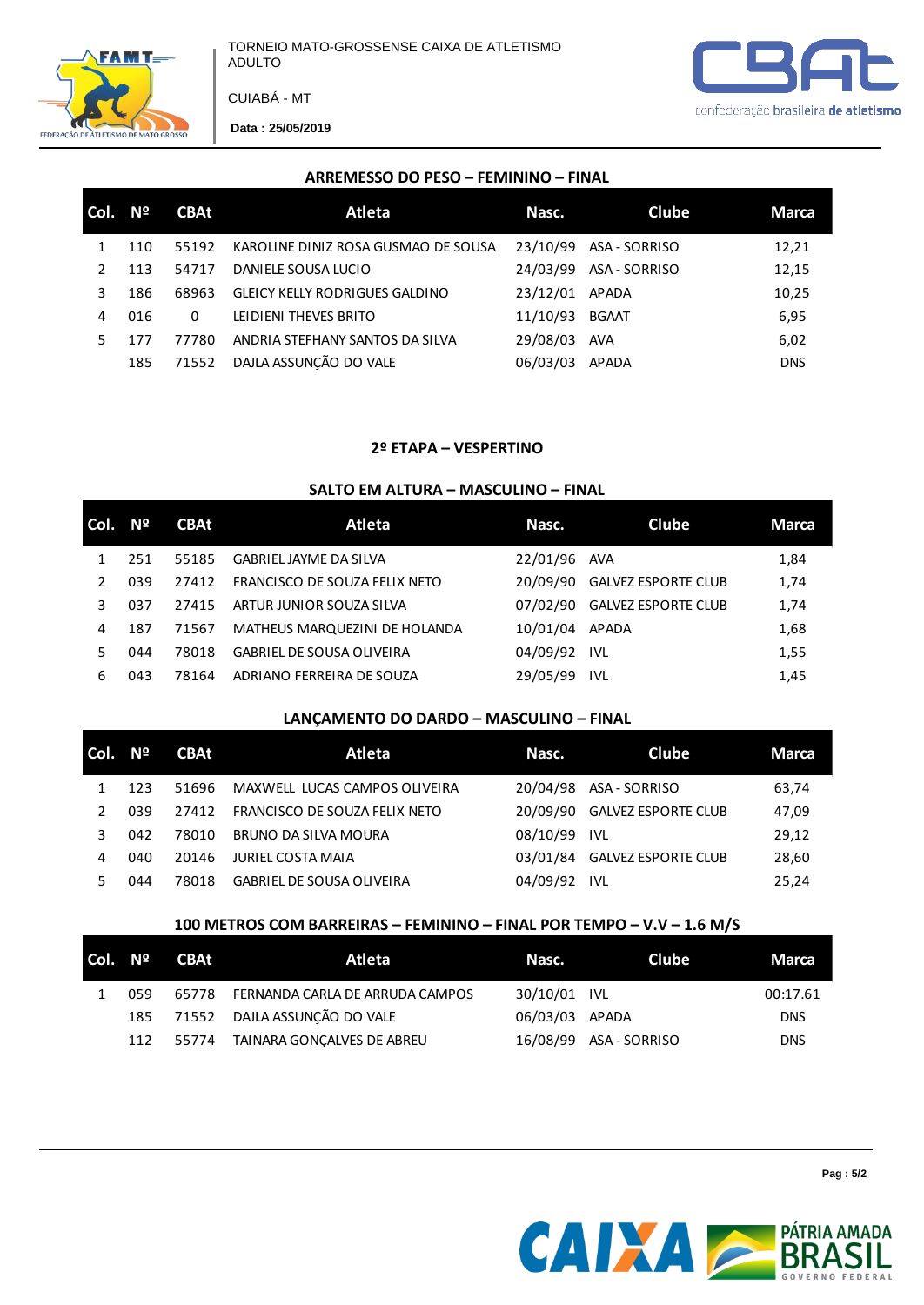

**Data : 25/05/2019**



#### **200 METROS RASOS – MASCULINO – FINAL POR TEMPO – 1º SÉRIE – V.V -0.9 M/S**

| Col. $\overline{\phantom{a}}$ | Nº  | <b>CBAt</b> | Atleta                                 | Nasc.        | Clube         | <b>Marca</b> |
|-------------------------------|-----|-------------|----------------------------------------|--------------|---------------|--------------|
| 1.                            | 122 | 51952       | ALIFFER JUNIOR DOS SANTOS              | 17/04/97     | ASA - SORRISO | 00:21.36     |
| $\mathcal{P}$                 | 116 | 63217       | ARIELTON COSTA DOS SANTOS              | 19/02/00     | ASA - SORRISO | 00:21.83     |
| 3                             | 199 | 64852       | LUCAS RIZA SILVA                       | 25/03/02     | CANTÃO        | 00:23.29     |
| 4                             | 012 | 66026       | <b>MATHEUS ALVES MIRANDA</b>           | 22/08/01     | <b>BGAAT</b>  | 00:23.61     |
| 5.                            | 048 | 70813       | DANTON VARASCHIN MELO NEVES            | 16/04/02 IVL |               | 00:23.67     |
| 6                             | 049 | 67248       | <b>GUSTAVO HENRIQUE DE A. TOMICHA.</b> | 05/11/02 IVL |               | 00:23.81     |
| 7                             | 050 | 74384       | KILMER KYN DA SILVA DIAS               | 24/01/02     | <b>IVL</b>    | 00:25.23     |
|                               | 011 | 66024       | LUCAS ALVES MIRANDA                    | 22/08/01     | <b>BGAAT</b>  | <b>DNS</b>   |

#### **200 METROS RASOS – MASCULINO – FINAL POR TEMPO – 2º SÉRIE – V.V -1.6 M/S**

| Col.          | Nº  | <b>CBAt</b> | Atleta                             | Nasc.    | Clube                      | <b>Marca</b> |
|---------------|-----|-------------|------------------------------------|----------|----------------------------|--------------|
|               | 040 | 20146       | <b>JURIEL COSTA MAIA</b>           | 03/01/84 | <b>GALVEZ ESPORTE CLUB</b> | 00:22.90     |
| $\mathcal{P}$ | 041 | 29627       | VANDEVALDO RAMOS DA COSTA          | 28/08/90 | <b>GALVEZ ESPORTE CLUB</b> | 00:23.08     |
| 3             | 152 | 75031       | WILLIAN ALVES DOS SANTOS           | 16/07/01 | SEMELPA                    | 00:24.17     |
| 4             | 120 | 76287       | EDUARDO FURTADO DA CRUZ            | 10/10/03 | ASA - SORRISO              | 00:24.81     |
| 5.            | 051 | 74108       | <b>GUSTAVO ROGÉRIO JESUS FARIA</b> | 23/02/03 | <b>IVL</b>                 | 00:24.85     |
| 6             | 047 | 77825       | VITOR DANIEL DA SILVA VEIGA        | 29/12/02 | <b>IVL</b>                 | 00:24.92     |
| 7             | 052 | 97294       | FABIANO SILVA DE PAULA             | 10/02/97 | <b>IVL</b>                 | 00:25.51     |
| 8             | 046 | 78173       | ÉDER BARROS RODRIGUES              | 16/01/96 | <b>IVL</b>                 | 00:26.53     |

#### **200 METROS RASOS – MASCULINO – FINAL**

| Col.           | Nº  | <b>CBAt</b> | <b>Atleta</b>                             | Nasc.    | Clube                      | <b>Marca</b> |
|----------------|-----|-------------|-------------------------------------------|----------|----------------------------|--------------|
| 1              |     |             | 122 51952 ALIFFER JUNIOR DOS SANTOS       | 17/04/97 | ASA - SORRISO              | 00:21.36     |
| 2              |     |             | 116 63217 ARIELTON COSTA DOS SANTOS       | 19/02/00 | ASA - SORRISO              | 00:21.83     |
| 3              |     |             | 040 20146 JURIEL COSTA MAIA               | 03/01/84 | <b>GALVEZ ESPORTE CLUB</b> | 00:22.90     |
| 4              |     |             | 041 29627 VANDEVALDO RAMOS DA COSTA       | 28/08/90 | <b>GALVEZ ESPORTE CLUB</b> | 00:23.08     |
| 5              |     |             | 199 64852 LUCAS RIZA SILVA                | 25/03/02 | CANTÃO                     | 00:23.29     |
| 6              |     |             | 012 66026 MATHEUS ALVES MIRANDA           | 22/08/01 | <b>BGAAT</b>               | 00:23.61     |
| $\overline{7}$ | 048 |             | 70813 DANTON VARASCHIN MELO NEVES         | 16/04/02 | <b>IVL</b>                 | 00:23.67     |
| 8              |     |             | 049 67248 GUSTAVO HENRIQUE DE A. TOMICHA. | 05/11/02 | <b>IVL</b>                 | 00:23.81     |
| 9              |     |             | 152 75031 WILLIAN ALVES DOS SANTOS        | 16/07/01 | <b>SEMELPA</b>             | 00:24.17     |
| 10             |     |             | 120 76287 EDUARDO FURTADO DA CRUZ         | 10/10/03 | ASA - SORRISO              | 00:24.81     |
| 11             |     |             | 051 74108 GUSTAVO ROGÉRIO JESUS FARIA     | 23/02/03 | <b>IVL</b>                 | 00:24.85     |
| 12             |     |             | 047 77825 VITOR DANIEL DA SILVA VEIGA     | 29/12/02 | <b>IVL</b>                 | 00:24.92     |
| 13             |     |             | 050 74384 KILMER KYN DA SILVA DIAS        | 24/01/02 | <b>IVL</b>                 | 00:25.23     |
| 14             |     |             | 052 97294 FABIANO SILVA DE PAULA          | 10/02/97 | <b>IVL</b>                 | 00:25.51     |
| 15             |     |             | 046 78173 ÉDER BARROS RODRIGUES           | 16/01/96 | <b>IVL</b>                 | 00:26.53     |
|                | 011 |             | 66024 LUCAS ALVES MIRANDA                 | 22/08/01 | <b>BGAAT</b>               | <b>DNS</b>   |
|                |     |             |                                           |          |                            |              |

**Pag : 6/2**

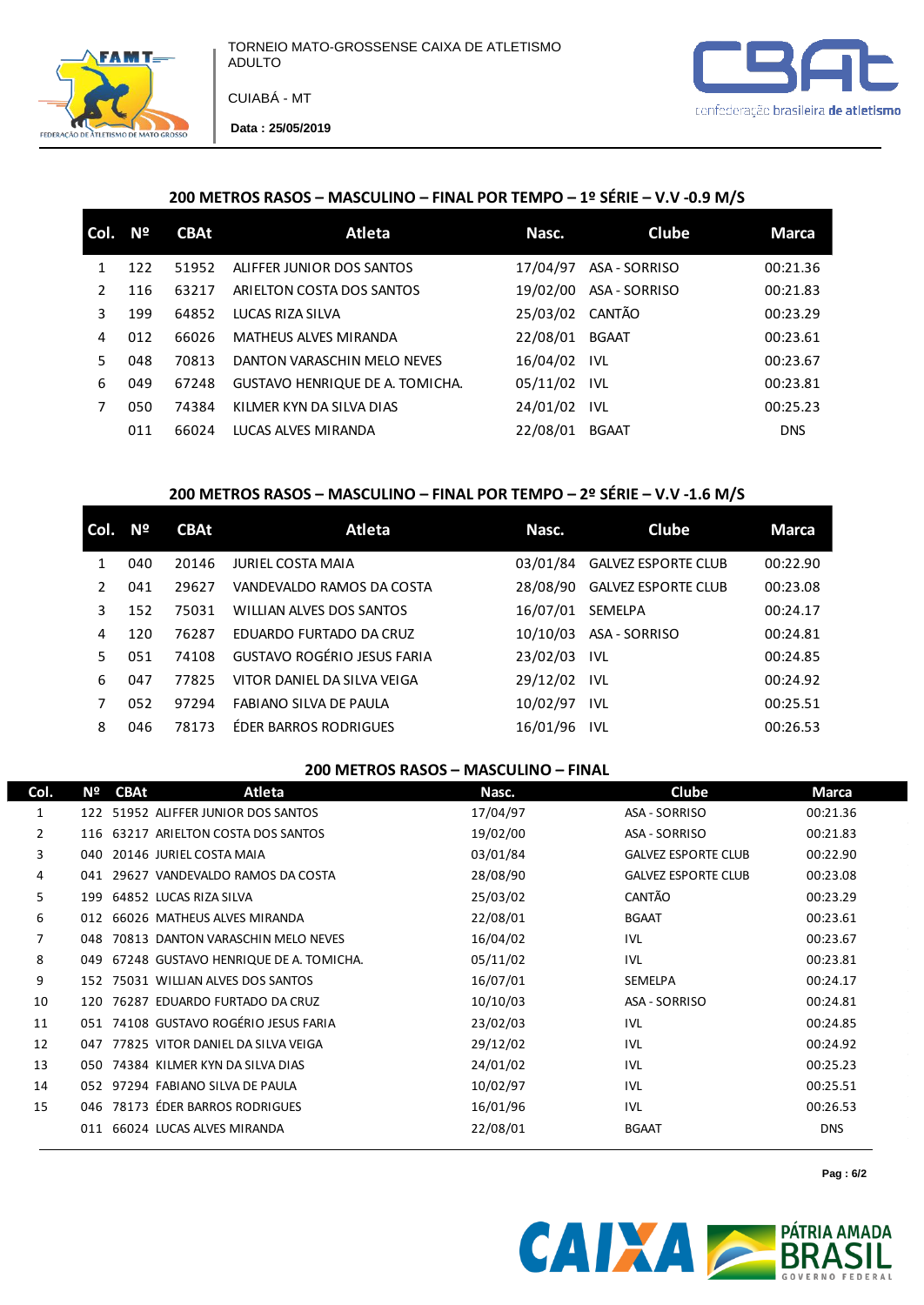



**Data : 25/05/2019**

# **200 METROS RASOS – FEMININO – FINAL POR TEMPO**

| Col. Nº |     | <b>CBAt</b> | Atleta                                | Nasc.            | <b>Clube</b> | Marca    |
|---------|-----|-------------|---------------------------------------|------------------|--------------|----------|
|         | 059 |             | 65778 FERNANDA CARLA DE ARRUDA CAMPOS | 30/10/01 IVL     |              | 00:26.33 |
|         | 153 |             | 75035 KAILANE CELINA SOUSA SILVA      | 08/07/02 SEMELPA |              | 00:27.59 |
|         | 061 | 63003       | HEMANOELE BEATRIZ SCARPIN             | 23/12/99 IVL     |              | 00:29.61 |

# **SALTO TRIPLO – FEMININO – FINAL**

| Col. Nº |     | <b>CBAt</b> | Atleta                             | Nasc.          | <b>Clube</b>           | Marca         |
|---------|-----|-------------|------------------------------------|----------------|------------------------|---------------|
|         | 108 | 61657       | NERISNELIA DOS SANTOS SOUSA        |                | 24/02/01 ASA - SORRISO | 12,74(-0.0)   |
|         | 184 | 70710       | MARIA EDUARDA DE JESUS GEDES ROCHA | 03/07/03 APADA |                        | $10,36(-0.1)$ |

# **LANÇAMENTO DO DARDO – FEMININO – FINAL**

| Col. N <sup>2</sup> |     | <b>CBAt</b> | Atleta                        | Nasc.          | Clube        | Marca |
|---------------------|-----|-------------|-------------------------------|----------------|--------------|-------|
| $\mathbf{1}$        | 185 |             | 71552 DAJLA ASSUNÇÃO DO VALE  | 06/03/03 APADA |              | 22,01 |
|                     | 175 | 71596       | DARIELLY COSTA DE MIRANDA     | 01/04/02 AVA   |              | 21,40 |
|                     | 176 | 75027       | EMMILY BRUNA DA SILVA CONRADO | 13/05/02 AVA   |              | 17,71 |
|                     | 016 | 0           | LEIDIENI THEVES BRITO         | 11/10/93       | <b>BGAAT</b> | 15.97 |

### **SALTO TRIPLO – MASCULINO – FINAL**

|       | Col. Nº CBAt | Atleta                             | Nasc.            | <b>Clube</b>           | Marca      |
|-------|--------------|------------------------------------|------------------|------------------------|------------|
| 1 115 |              | 63811 MATHEUS GOMES DE LIMA        |                  | 29/11/00 ASA - SORRISO | 14,27(0.0) |
|       |              | 2 151 75318 CASSIANO OENING BARROS | 07/06/01 SEMELPA |                        | 12,96(0.6) |

### **ARREMESSO DO PESO – MASCULINO – FINAL**

| Col. Nº |     | <b>CBAt</b> | Atleta                    | Nasc.        | Clube                  | Marca |
|---------|-----|-------------|---------------------------|--------------|------------------------|-------|
|         | 117 | 57380       | PABLO VITOR MORAIS MELO   |              | 06/05/00 ASA - SORRISO | 13,53 |
|         | 042 | 78010       | BRUNO DA SILVA MOURA      | 08/10/99 IVL |                        | 8.36  |
| ર       | 043 | 78164       | ADRIANO FERREIRA DE SOUZA | 29/05/99 IVL |                        | 6.79  |

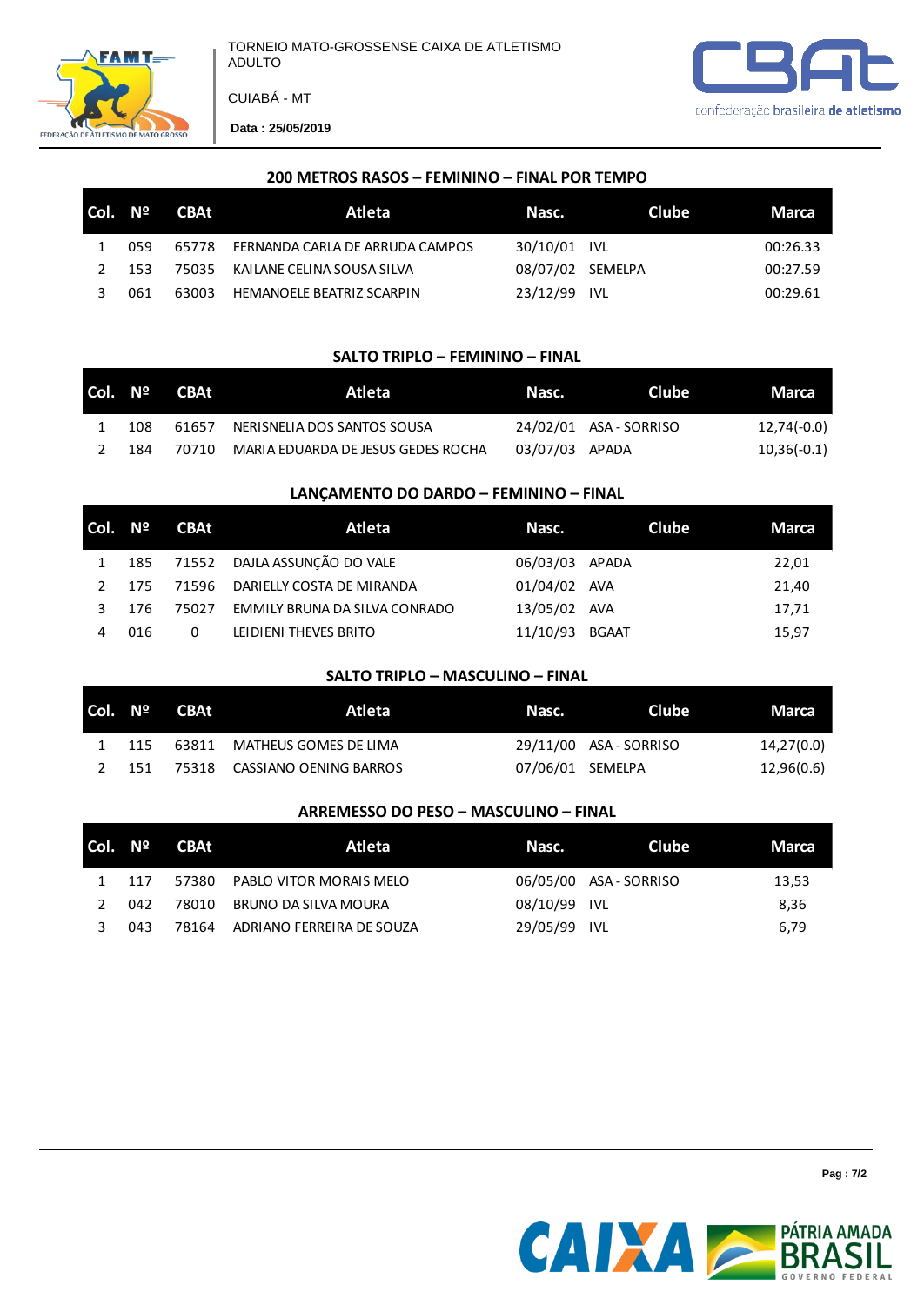



**Data : 25/05/2019**

CUIABÁ - MT

# **800 METROS RASOS – FEMININO – FINAL POR TEMPO**

| Col. Nº |     | <b>CBAt</b> | Atleta                         | Nasc.        | Clube                  | <b>Marca</b> |
|---------|-----|-------------|--------------------------------|--------------|------------------------|--------------|
|         | 109 | 58741       | ISABELLE CRISTINA DE ALMEIDA   |              | 11/07/00 ASA - SORRISO | 02:10.62     |
|         | 015 | 68778       | FRANCIELLY DA SILVA MARCONDES  | 13/05/03     | <b>BGAAT</b>           | 02:19.20     |
| 3       | 062 | 65777       | GEOVANIA ROSA DA SILVA SANTANA | 27/02/02 IVL |                        | 02:24.97     |
| 4       | 060 | 74385       | EMANOELLY FERNANDA COELHO      | 21/06/03 IVL |                        | 02:55.77     |
|         | 178 | 77776       | RAISSA DOS SANTOS ARRUDA       | 17/02/03     | <b>AVA</b>             | 03:04.92     |

### **800 METROS RASOS – MASCULINO – FINAL POR TEMPO 1º SÉRIE**

| Col. Nº | <b>CBAt</b> | Atleta                            | Nasc.    | Clube        | <b>Marca</b> |
|---------|-------------|-----------------------------------|----------|--------------|--------------|
| 198     | 78007       | <b>MAYCON JHON SANTOS PEREIRA</b> | 17/01/03 | SEMELPA      | 02:06.81     |
| 099     | $\Omega$    | DIEGO GUIMARÃES DA SILVA          | 08/01/90 | <b>ACORR</b> | 02:06.86     |
| 171     | 68663       | IAN DOUGLAS DA COSTA MALAQUIAS    | 03/01/01 | AVA          | 02:14.05     |
| 100     | $\Omega$    | GIVANILDO JOSÉ SÁ SOUSA           | 23/12/76 | <b>ACORR</b> | 02:15.80     |
| 182     | 68964       | ERIK SILVA CLEMENTE DE OLIVEIRA   | 04/07/03 | APADA        | 02:18.20     |
| 107     | 9346        | <b>HENRIQUE MARCELO MAYER</b>     | 25/08/81 | <b>ACORR</b> | 02:19.17     |
| 054     | 75711       | <b>BRUNO JUNIOR CORTEZ</b>        | 22/03/97 | <b>IVL</b>   | 02:35.34     |
|         |             |                                   |          |              |              |

## **800 METROS RASOS – MASCULINO – FINAL POR TEMPO 2º SÉRIE**

| Col. Nº       |     | <b>CBAt</b> | <b>Atleta</b>              | Nasc.    | Clube         | <b>Marca</b> |
|---------------|-----|-------------|----------------------------|----------|---------------|--------------|
| 1             | 008 | 63005       | LUCAS PINHO LEITE          | 20/02/02 | <b>BGAAT</b>  | 01:49.06     |
| $\mathcal{P}$ | 014 | 47414       | <b>MATHEUS SILVA ASSIS</b> | 29/03/97 | <b>BGAAT</b>  | 01:52.50     |
| 3             | 007 | 61367       | EVANDRO DA LUZ BANDEIRA    | 15/06/00 | <b>BGAAT</b>  | 01:56.22     |
| 4             | 009 | 72227       | MARIO HENRIQUE ALVES BRITO | 15/12/00 | <b>BGAAT</b>  | 01:57.25     |
| 5             | 118 | 65636       | <b>GERALDO WESLEI MELO</b> | 15/05/02 | ASA - SORRISO | 01:57.67     |
| 6             | 010 | 75030       | PETERSON SANTOS RIBEIRO    | 20/07/02 | <b>BGAAT</b>  | 01:59.82     |
|               | 173 | 75026       | EDUARDO SOUZA DE AZEVEDO   | 11/03/03 | <b>AVA</b>    | 02:05.77     |
| 8             | 183 | 64720       | HIGOR VIANA RAMOS          | 28/04/02 | APADA         | 02:07.17     |

**Pag : 8/2**